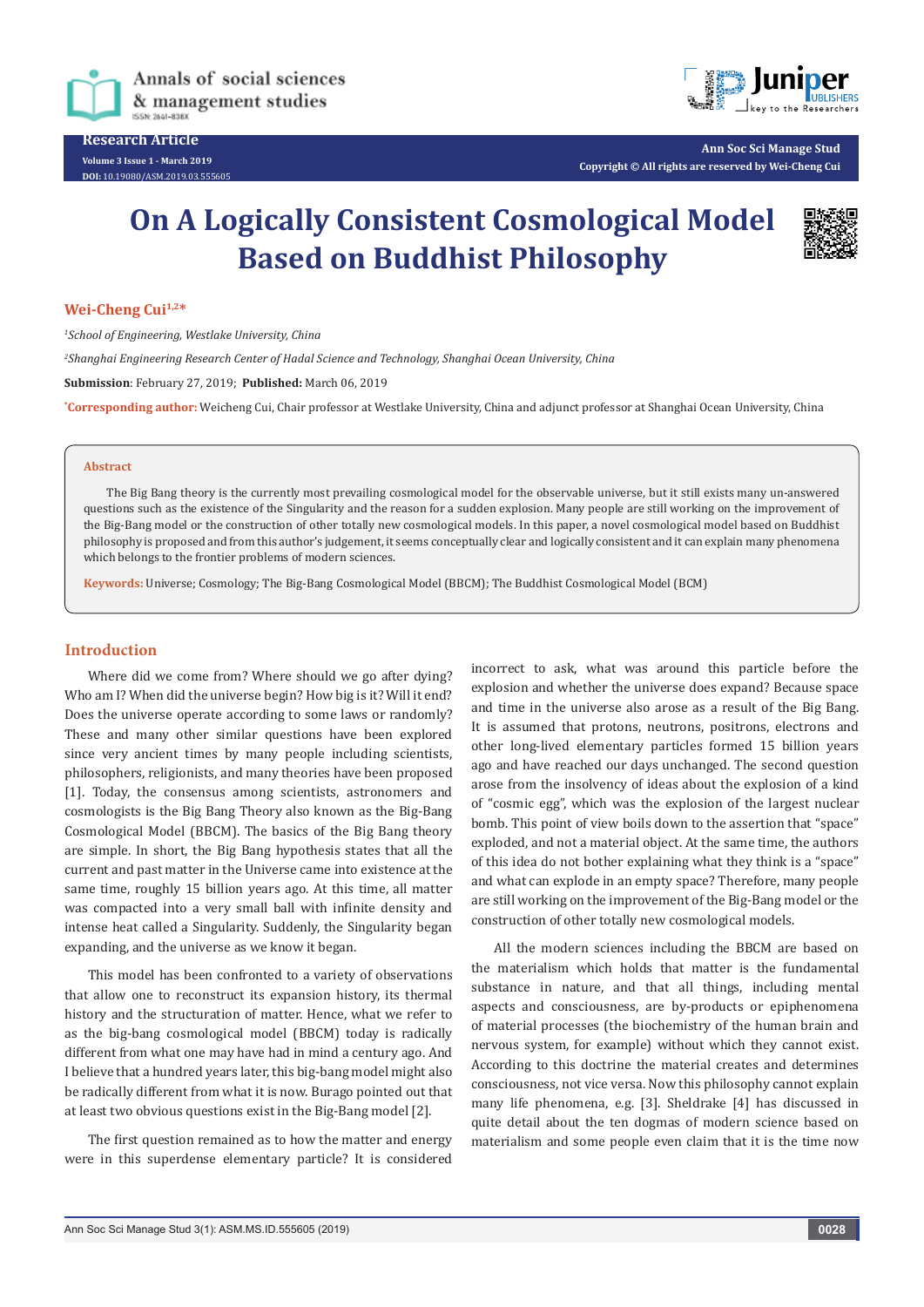to end the materialism, e.g. [5]. The most difficult question for the materialism believers is how the first matter comes from and what is the source of forces which cause every object to move in the universe.

In this paper a novel cosmological model based on Buddhist philosophy is proposed and therefore, we call this model as the Buddhist Cosmological Model (BCM). From this author's judgement, it seems conceptually clear and logically consistent and it can explain many phenomena which belongs to the frontier problems of modern sciences. It is the author's wish that critical comments can be received by publishing this paper.

# **The Logically Consistent Cosmological Model**

It must be emphasized that all the theories we are talking about even including the concepts of space and time are created by our human beings and they are only of meaning to our human beings and not animals. I am sure quite a lot of types of animals also have verbal languages which we do not understand. Now we are accustomed to describing any phenomenon in the space-time framework. In this paper, I do not provide any new definitions for space and time. A quote of Kant is: "Space and time are the framework within which the mind is constrained to construct its experience of reality" [6].

In the BBCM, it is very clear that the universe is finite in time but unclear whether it is finite or infinite in space. In the present BCM, it is specifically defined that the universe is of infinite nature in both space and time. The world is defined of finite nature in both space and time and their relationship is expressed by the following equation:

$$
Universe = \sum_{i=1}^{\infty} \text{world}_i \quad (1)
$$

Each world is cyclically operated according to the process of formation, the steady state, deterioration and explosion to emptiness. In BCM, the Big Bang is the origin of the world but not the universe. Using this definition, the awkward question of the origin of the universe can be avoided.

Different from materialism which assumed matter is the fundamental substance in nature, the Buddhism assumed that the energy is the fundamental essence of the universe. The universe consists of two types of energy, explicit energy and dark energy. Dark energy is defined as the essence of a life corresponding to the alaya consciousness in Buddhist theory [7,8], it has the capability to accumulate the explicit energy into matter and decompose the matter into explicit energy. Explicit energy is the lifeless energy which can be accumulated by the alaya consciousness to be explicit matter or dark matter and then to bodies or objects. The level can be sensed by our human beings is defined as the explicit matter and the rest is defined as the dark matter.

# **Both Explicit Energy and Dark Energy in the Universe Always Exists and Satisfies the Conservation Law, but not the Matter**

This is the fundamental assumption made in BCM. Through this assumption, the awkward question of the origin of life in the universe can also be avoided. All matter is accumulated by the dark energy (the alaya consciousness). This answers how the first matter comes from and the source of all types of forces in the universe which cause all the movements and changes of the universe. However, it must be emphasized here that what we have observed by our eyes are only small part in the world we are living and not the whole universe. It is the over-claim that this is the whole universe, and this is similar as a frog sitting at the bottom of a well.

There are three types of life in the universe, the alaya consciousness only, the alaya consciousness with an insensible body (also dark matter to our human being) and the alaya consciousness with a sensible body (being animals and human beings) and these three types of lives can also be divided into six categories according to their happiness, Heaven, Asura, Human being, Animal, Ghost, Hell. Only human beings and animals are with a sensible body by our human beings. Non-existence of other types of lives is also a belief or an over-claim rather than a scientific proof. Lives with only the alaya consciousness only exists in the Heaven, they are the highest level of life in the universe while the lives in the Hell is the lowest level in the universe. So according to this BCM, human beings are not the most intelligent creatures in the universe but in the middle level. All the matter used by other four types of lives and together with their bodies belong to dark matter.

# **Everything in the Universe Including all the Worlds and Each Individual Life is Operated According to the Causal-Effect Law**

This can be regarded as the second assumption of this BCM. For any lifeless object in the world we are living, no matter whether we can see (explicit matter) or not (dark matter), it will experience the cycle of formation, the steady state, deterioration and destroy and for each individual life, no matter whether we can see (human beings and animals) or not (other four types of lives), she/he will be reincarnated within the six types of lives in the universe. Here it must be pointed out that according to the causal-effect law, reincarnation of my live is not confined to this world I am living, but in the whole universe. Even for the alaya consciousness only life in the Heaven, she/he will also have a life span and can be reincarnated into other five types with a body in the universe, not necessarily in the same world as he/she lived in a previous life. Reincarnation of all lives is a law of nature [9]. So, in this BCM, parents provide only the bodies to their children and not the life. We are very soon reached a stage that we can clone our bodies, but the essence of life does not change, and any lives produced this way should have the same rights as us.

Human's consciousness includes 8 types, they are consciousness at eyes, ears, nose, tongue, body and mind, the manas consciousness, and finally the alaya consciousness. When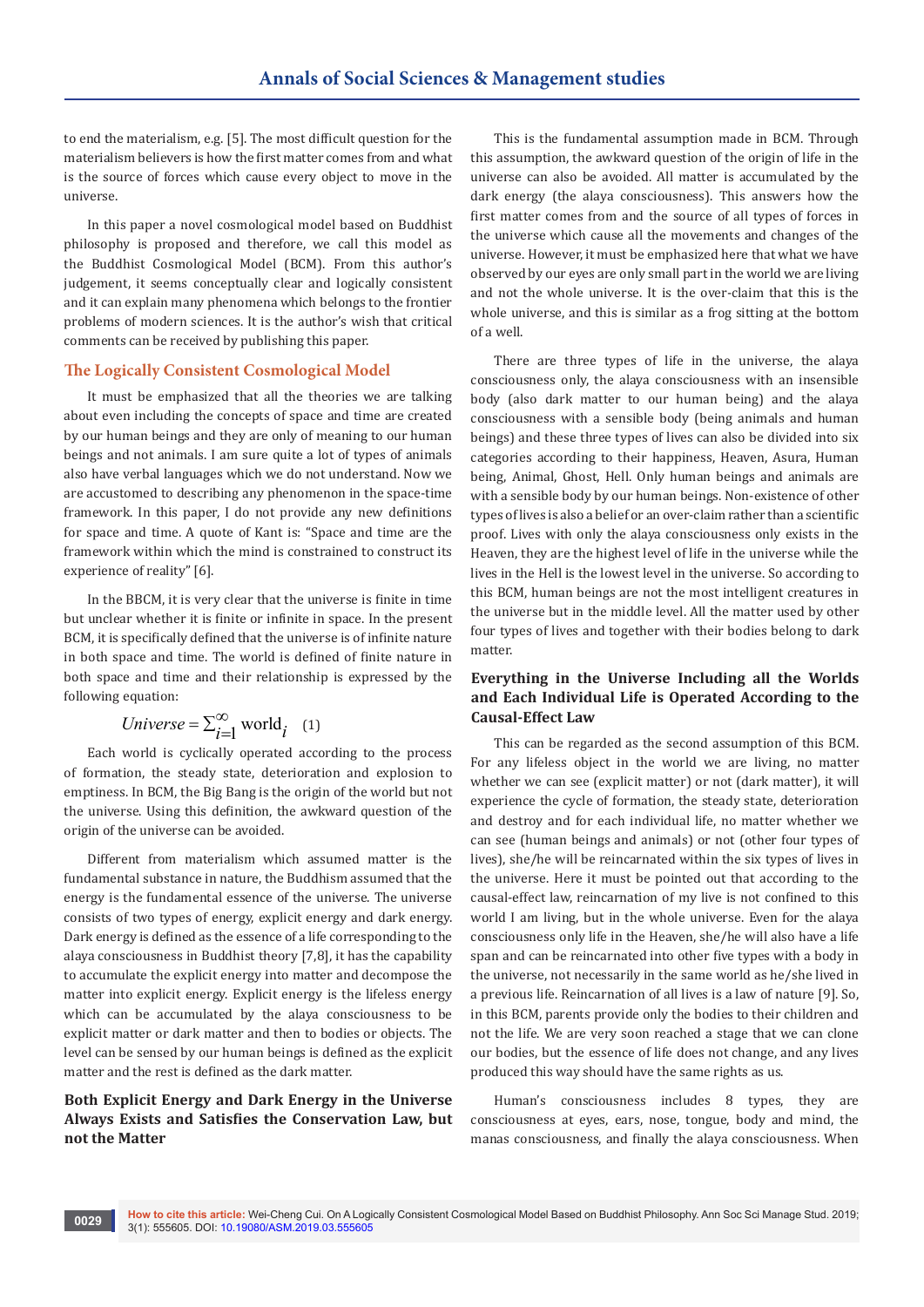one is dying, the consciousness at eyes, ears, nose, tongue, body and mind will be lost. The function of the seventh consciousness whose formal name is called the manas consciousness, is the bridge between the former six consciousness with the eigth whose formal name is called the alaya consciousness. Only the alaya consciousness will continue to exist and it is the source of life forces and it stores all the karmas in the previous life history. The dying process is a process of the separation of the alaya consciousness with the body. For the detailed theory of Buddhism, one can refer to references [7,8].

## **Explanation Power of BCM**

Through my education and scientific training, I cannot see any logical problem with BCM, it gives a clear definition to all the concepts used and state clearly only two fundamental assumptions are needed. One is the existence of energy, different from the materialist world view, there are basically two types of energy, one is the explicit energy which is the essence of all matter, no matter explicit matter which we can see or feel or the dark matter which we cannot see or feel, and the other is dark energy which is the essence of life. This is called the alaya consciousness in the Buddhist philosophy. The other assumption is that everything in the universe follows the causal-effect law. How to reveal this law for each object is the mission of our scientific researches. With this model, it avoids many awkward questions related to the origin of universe and life in the universe and it answers the important questions of the origin of matter and the source of forces behind. It has automatically revealed the most difficult part of modern physics about dark matter and dark energy. It can easily explain many other phenomena in the world we have observed. To my own knowledge, this model seems to be able to explain all the anomalous phenomena mentioned in Ref. [3]. In this section, further explanation powers to some important problems are shown. Of course, it is impossible for one paper to cover every aspect and these can just be regarded as a demonstration.

## **Origin of the Earth and Life on the Earth**

In this BCM, it is natural that any star like the earth was created by many lives in the universe and when the condition suits, the relevant alaya consciousness will enter a body and that is the origin of life on the earth and any stars.

## **Existence of the Extraterrestrial Life**

It is also natural that the extraterrestrial life exists everywhere in the universe, however, up to now, we have not found the macro creatures which we can see in our neibouring stars yet. But it cannot refuse the possibility that other types of lives exist which we cannot see now since a very high percent of dark matter we do not know. In this BCM, the dark matter is those lives and their material stuff for living. As a matter of the fact, even on the earth, other four types of lives may also exist although we could not see them by conventional means but there are some other means which can communicate with them. One approach is through a mediumship described in Chapter 10 of Ref. [3]. But this approach

may only communicate with lives in the Ghost, whether a medium is able to communicate with lives in the Heaven and Hell is a problem for further study.

## **Criterion of a Perfect Human Life**

For believers in materialism, life only has one term. It is hard to define a perfect state. Now, most of the people assess some's success by how much money he owned. In order to earn more money, he works hard and fights with others due to the resource limit. One day when he is dying, he cannot take any money away. He should not know anything whether his money has given to his children or others. Therefore, it is hard to see the difference between a hard-working person and a lazy person. The fighting for limited resources between human beings cause a lot of social problems. In BCM, it is clear to make the next life in a higher level is much more important than earning money in this life. The highest life is the Budda which every person can be if he always does good things [7,8]. This could make the society more harmony than the current materialism belief.

#### **How to Know the Essence of Universe**

In BCM, there are two methods for human beings knowing the operational laws of the world, one is the current knowledge learning method. This is based on the principle of a blind man feeling an elephant. We are approaching the truth, but it hardly knows the truth. The second method is to open your "eyes" to see the elephant. However, how to open this "eye" which can see the truth needs to be practiced. In Buddhist religion, there are many methods to develop this capability for different individuals. In general, meditation is one of the main methods to be used [10].

# **Artificial Intelligence and Human Consciousness**

Nowadays, artificial intelligence progresses very fast and it has defeated human beings in the game of Go [11]. Some people started to worry that one day artificial intelligence will be more powerful than human beings. According to BCM, human beings can only make bodies but not the alaya consciousness. The unique property of the alaya consciousness is its ability of "self-knowing oneself", that is, in the moment of perceiving the outside world, there is a kind of vivid and clear, self-awareness. This kind of intrinsic character of the present, clear and self-awareness, in the Dharma, is called the "self-certification of the alaya consciousness" or the meaning of "self-knowing oneself". Such a kind of conscious and conscious experience is the fundamental difference between our human beings and robots.

#### **Theory of everything**

Whether the world works regularly or not, and whether the nature of the world is knowable or unknowable, Einstein and Bohr have debated these two questions for more than 40 years, no one was persuaded by the other until their death. After that, physicists divided into two camps to continue the debate. The detailed story can be found in many articles and books, e.g. [12,13]. Einstein believes that the world works regularly, and the operational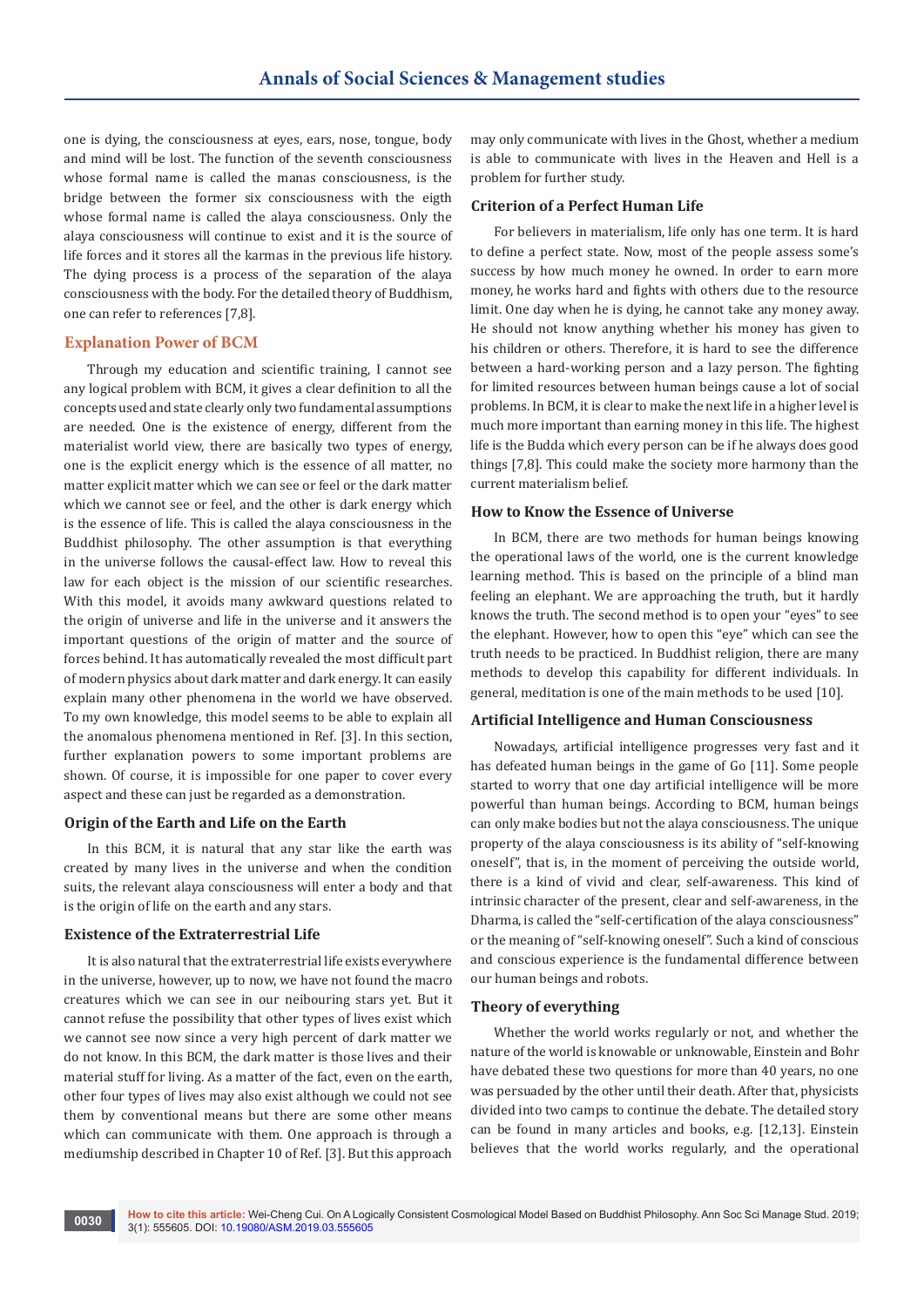law can be revealed by our scientific research. So, he wished to establish a theory of everything (TOE) but he failed. Many others are continuing this direction.

In a previous paper by this author, a simple idea on the unification of Einstein-Bohr Controversy was presented [14]. My main point is that the controversy was caused by Bohr's overclaim and there is no contradiction between them. Philosophically, we should believe that (1) the universe including macro and micro worlds always works regularly or with rules, and (2) these rules can always be revealed by us humans. Practically, due to the complexity of the actual problem and the time limit of our human life, we may not be able to reveal the real rules of the system operation in our lifetime, especially it is hard for us to identify all the influencing factors. If all the influencing factors have not been identified for a system, then the transfer function is an approximate format. We can define those ignored factors as hidden variables. Because of the existence of hidden variables and the approximate nature of the transfer function, there is no one to one correspondence between input vector and output value, and the system is uncertain.

In this case, we should apply a theory who is able to handle uncertainty such as probability and statistics. In conclusion, for systems with no hidden variables, the transfer function can be given precisely using deterministic mathematics. For systems with hidden variables, the mathematics with uncertainty, such as the theory of probability and statistics, should be applied. There is no inconsistency to be debated. The deepening research can be carried out in two directions. One is to study the mechanism more precisely and reduce or eliminate hidden variables. The second is to study its application. On the premise of only considering the currently accepted explicit influencing factors, probability and statistics theory is applied to improve the reliability of prediction as much as possible under the condition of existing information or collecting more information only on these factors.

Philosophically speaking, there is no need to make the claims that (1) there is no rule in the micro world operation and (2) there exists irreducible uncertainty or objective uncertainty. From this author's knowledge, Shen Zhiyuan [15] has made some success to progress the TOE. In terms of the theory for handling uncertainty, the author recommends the quantum decision theory (QDT) developed by Yukalov & Sornette [16,17] which can consider the preferences of the individuals/players. The decision makers' brain is assumed of a dual nature, with brain processes divided to conscious and subconscious constituent parts and the computed quantum strategic probabilities consisted of two parts, the first one being rationality related and the other one capturing biases, emotions and feelings.

## **Summary and Conclusion**

In this paper, a novel cosmological model based on Buddhist philosophy is proposed and from this author's judgement, it seems conceptually clear and logically consistent. It can overcome

many deficiencies of the current Big-Bang cosmological model and explain many phenomena which belongs to the frontier problems of modern sciences. One important feature is that if this BCM is proved to be valid, it may have great impact on human behavior since nowadays most of the people believe in the materialism which is the cause of many human conflicts for the limited resources.

#### **Acknowledgement**

This work was supported by the State Key Program of National Natural Science of China "Structural Reliability Analysis on the Spherical Hull of Deepsea Manned Submersibles" (Grant No. 51439004), the General Program of National Natural Science of China "A study on the water absorption property of the buoyancy material for the full ocean depth manned submersible" (Grant No. 51879157), the "Construction of a Leading Innovation Team" project by the Hangzhou Municipal government, the Startup funding of New-joined PI of Westlake University with grant number (041030150118).

#### **References**

- 1. [Uzan, Jean-Philippe \(2015\) The Big-Bang Theory: Construction,](http://www.bourbaphy.fr/Uzan.pdf)  [Evolution and Status L'Univers, S´eminaire Poincar´e XX: 1-69.](http://www.bourbaphy.fr/Uzan.pdf)
- 2. Burago, SG (2017) About the theory of the Big Bang, The General Science Journal. Astrophysics. p. 1-7.
- 3. Moreira-Almeida, A, Santos, FS (2012) Exploring Frontiers of the Mind-Brain Relationship, Springer, New York, Dordrecht Heidelberg, London.
- 4. Sheldrake, R (2012) The Science Delusion Freeing the Spirit of Enquiry. Coronet, An imprint of Hodder & Stoughton, A Hachette UK company.
- 5. Tart, CT (2009) The End of Materialism: How Evidence of the Paranormal Is Bringing Science and Spirit Together, New Harbinger Publications, Inc, Oakland, USA.
- 6. Kant, I (2002) Metaphysical Foundations of Natural Science, in Theoretical Philosophy after 1781, edited by Henry Allison and Peter Heath, translated by Michael Friedman, Cambridge: Cambridge University Press.
- 7. Laumakis, Stephen, J (2008) An Introduction to Buddhist Philosophy. Cambridge University Press, New York, USA.
- 8. Harvey, P (2013) An Introduction to Buddhism, Teachings, History and Practices, 2nd Edition, Cambridge University Press, Cambridge, New York, Melbourne, Madrid, Cape Town, Singapore, São Paulo, Delhi, Mexico City.
- 9. [Das, S \(2013\) Reincarnation–a Law of Nature, International Journal of](http://www.ijmer.com/papers/Vol3_Issue2/DV3211921211.pdf)  [Modern Engineering Research \(IJMER\) 3\(2\): 1192-1211.](http://www.ijmer.com/papers/Vol3_Issue2/DV3211921211.pdf)
- 10. Ingram, DM (2007) Mastering the teachings of the Budda, An Unusually Hardcore Dharma Book, Third Edition, Published by the Interdependent Universe.
- 11. [Silver, D \(2017\) Mastering the game of GO without human knowledge.](https://www.nature.com/articles/nature24270)  [Nature 550: 354-371.](https://www.nature.com/articles/nature24270)
- 12. Whitaker, A (2006) Einstein, Bohr and the Quantum Dilemma From Quantum Theory to Quantum Information (2nd Edn), Paperback, Cambridge University Press, UK.
- 13. Cui, W.C., Kang, BL (2008) Examining the debate between Einstein and Bohr based on Buddhist philosophy. Journal of Chinese Social Sciences 55(8): 1-9 (in Chinese).